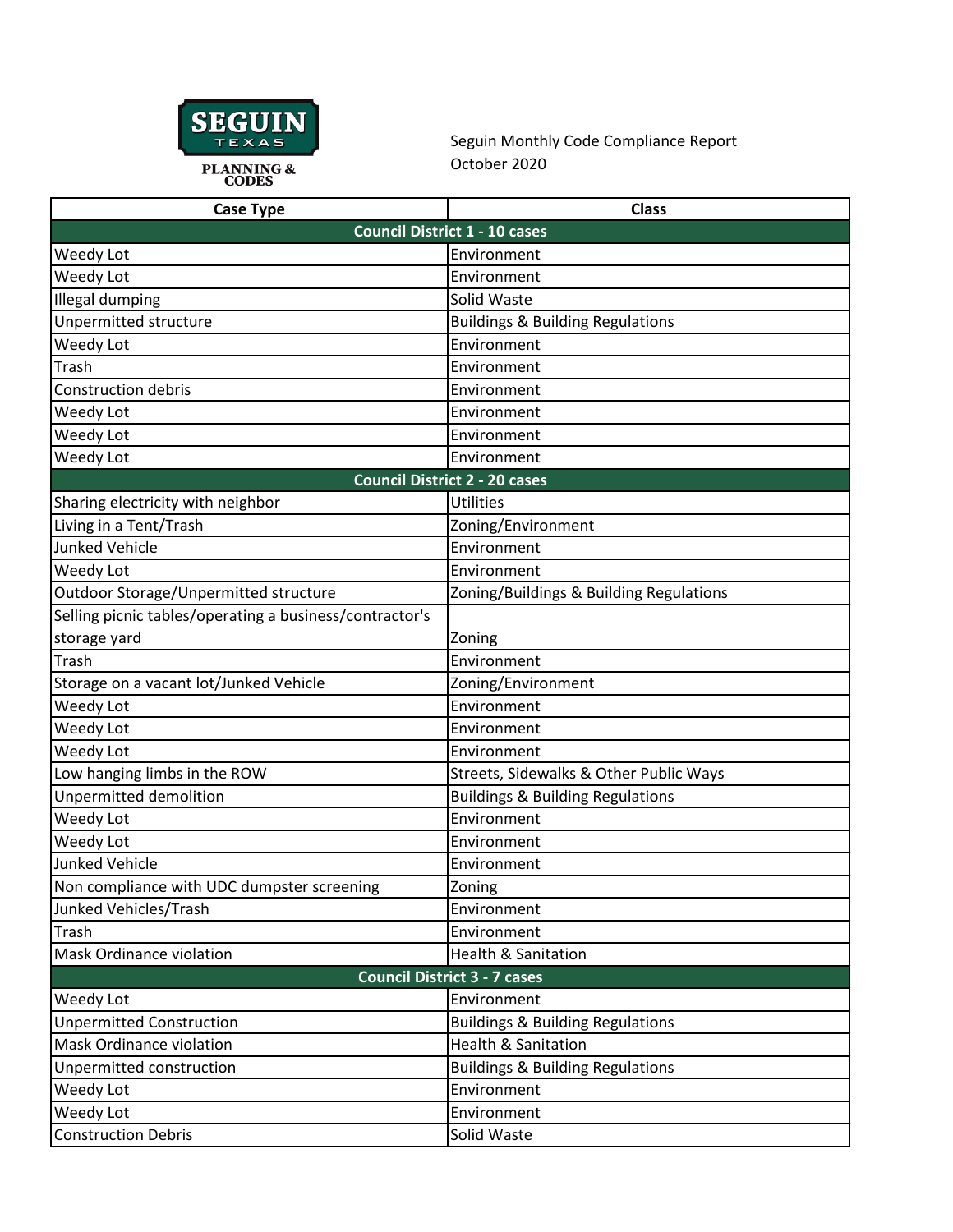| <b>Council District 4 - 25 cases</b>      |                                              |  |
|-------------------------------------------|----------------------------------------------|--|
| Trash/Debris                              | Environment                                  |  |
| Weedy Lot                                 | Environment                                  |  |
| Obstruction at intersection               | Streets, Sidewalks & Other Public Ways       |  |
| Obstruction at intersection               | Streets, Sidewalks & Other Public Ways       |  |
| Weedy Lot                                 | Environment                                  |  |
| Trash                                     | Environment                                  |  |
| Weedy Lot/Trash                           | Environment                                  |  |
| Trash/Junked Vehicle                      | Environment                                  |  |
| Wastewater leak                           | <b>Utilities</b>                             |  |
| Weedy Lot                                 | Environment                                  |  |
| Weedy Lot                                 | Environment                                  |  |
| Illegal dumping                           | Solid Waste                                  |  |
| <b>Tires</b>                              | Environment                                  |  |
| <b>Tires</b>                              | Environment                                  |  |
| Trash                                     | Environment                                  |  |
| <b>Bulky Trash (applicances)</b>          | <b>Offenses and Miscellaneous Provisions</b> |  |
| <b>Illegal dumping</b>                    | Solid Waste                                  |  |
| <b>Bulky Trash (mattresses/furniture)</b> | Solid Waste                                  |  |
| Weedy Lot                                 | Environment                                  |  |
| Weedy Lot/Trash                           | Environment                                  |  |
| Weedy Lot                                 | Environment                                  |  |
| Weedy Lot                                 | Environment                                  |  |
| Debris/Tires                              | Environment                                  |  |
| Storage of vehicles on vacant lot         | Zoning                                       |  |
| Weedy Lot                                 | Environment                                  |  |
|                                           | <b>Council District 5 - 11 cases</b>         |  |
| Weedy Alleyway                            | Environment                                  |  |
| Weedy Lot                                 | Environment                                  |  |
| Operating a restaurant in a R-1 zone      | Zoning                                       |  |
| Operating a food bank in a R-1 zone       | Zoning                                       |  |
| Weedy Lot                                 | Environment                                  |  |
| Weedy Lot                                 | Environment                                  |  |
| Weedy Lot                                 | Environment                                  |  |
| Living in a RV                            | Zoning                                       |  |
| Weedy Lot/Tires                           | Environment                                  |  |
| Weedy Lot                                 | Environment                                  |  |
| Weedy Lot                                 | Environment                                  |  |
|                                           | <b>Council District 6 - 15 cases</b>         |  |
| Weedy Lot                                 | Environment                                  |  |
| Weedy Lot                                 | Environment                                  |  |
| Weedy Lot                                 | Environment                                  |  |
| Weedy Lot                                 | Environment                                  |  |
| Weedy Lot                                 | Environment                                  |  |
| Weedy Lot                                 | Environment                                  |  |
| Junked Vehicle                            | Environment                                  |  |
| Contractor's storage yard                 | Zoning                                       |  |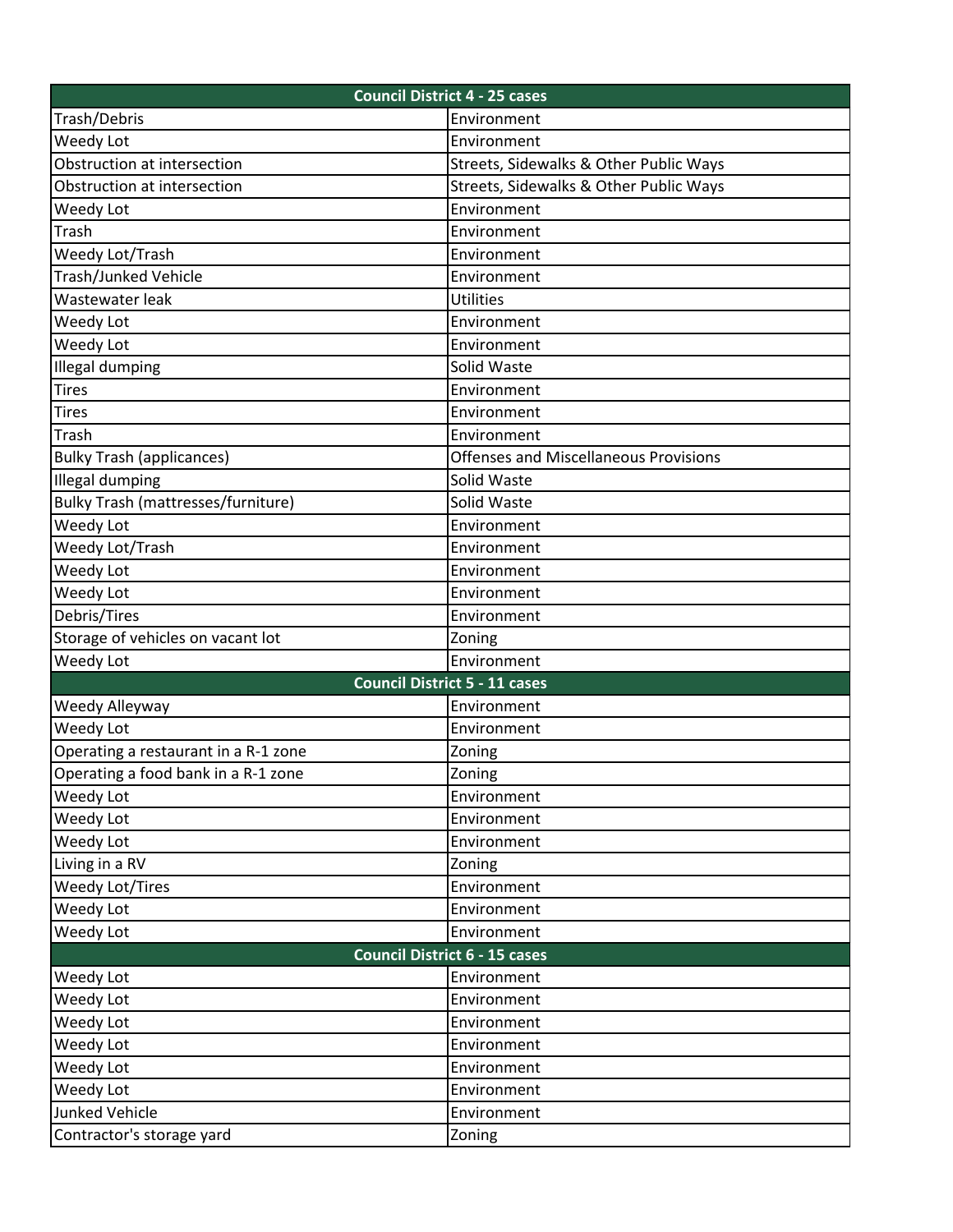| <b>Weedy Lot</b>                                     | Environment                                        |  |
|------------------------------------------------------|----------------------------------------------------|--|
| Living in a RV                                       | Zoning                                             |  |
| Weedy Lot                                            | Environment                                        |  |
| <b>Bulky Trash</b>                                   | Environment                                        |  |
| Weedy Lot                                            | Environment                                        |  |
| Weedy Lot                                            | Environment                                        |  |
| <b>Tractor Trailer Truck in ROW</b>                  | Motor Vehicles & Traffic                           |  |
| <b>Council District 7 - 19 cases</b>                 |                                                    |  |
| Weedy Lot                                            | Environment                                        |  |
| <b>Junked Vehicle</b>                                | Environment                                        |  |
| Junked Vehicle                                       | Environment                                        |  |
| Junked Vehicle                                       | Environment                                        |  |
| <b>Junked Vehicle</b>                                | Environment                                        |  |
| <b>Junked Vehicle</b>                                | Environment                                        |  |
| <b>Junked Vehicle</b>                                | Environment                                        |  |
| <b>Junked Vehicle</b>                                | Environment                                        |  |
| <b>Junked Vehicle</b>                                | Environment                                        |  |
| <b>Junked Vehicle</b>                                | Environment                                        |  |
| <b>Weedy Lots</b>                                    | Environment                                        |  |
| <b>Junked Vehicle</b>                                | Environment                                        |  |
| Trash/Debris                                         | Environment                                        |  |
| Weedy Lot                                            | Environment                                        |  |
| Junked Vehicles                                      | Environment                                        |  |
| Junked Vehicle                                       | Environment                                        |  |
| Weedy Lot                                            | Environment                                        |  |
| <b>Junked Vehicle</b>                                | Environment                                        |  |
| <b>Junked Vehicle</b>                                | Environment                                        |  |
|                                                      | <b>Council District 8 - 24 cases</b>               |  |
| Junked Vehicle/Junked watercraft                     | Environment                                        |  |
|                                                      |                                                    |  |
| Low hanging limb in ROW/Junked Vehicles              | Streets, Sidewalks & Other Public Ways/Environment |  |
| <b>Junked Vehicle</b>                                | Environment                                        |  |
| <b>Junked Vehicle</b>                                | Environment                                        |  |
| <b>Junked Vehicle</b>                                | Environment                                        |  |
| Weedy Lot/Trash                                      | Environment                                        |  |
| Weedy Lot                                            | Environment                                        |  |
| Weedy Lot                                            | Environment                                        |  |
| Weedy Lot                                            | Environment                                        |  |
| Weedy Lot                                            | Environment                                        |  |
| <b>Mask Ordinance Violation</b>                      | <b>Health &amp; Sanitation</b>                     |  |
| Weedy Lot                                            | Environment                                        |  |
| Weedy Lot                                            | Environment                                        |  |
| Storage on vacant lot/Junked Trailer                 | Zoning/Environment                                 |  |
| <b>Junked Vehicle</b>                                | Environment                                        |  |
| Water leak                                           | <b>Health &amp; Sanitation</b>                     |  |
|                                                      |                                                    |  |
| Junked Vehicles/Storage on trailer in detention area | Environment/Zoning                                 |  |